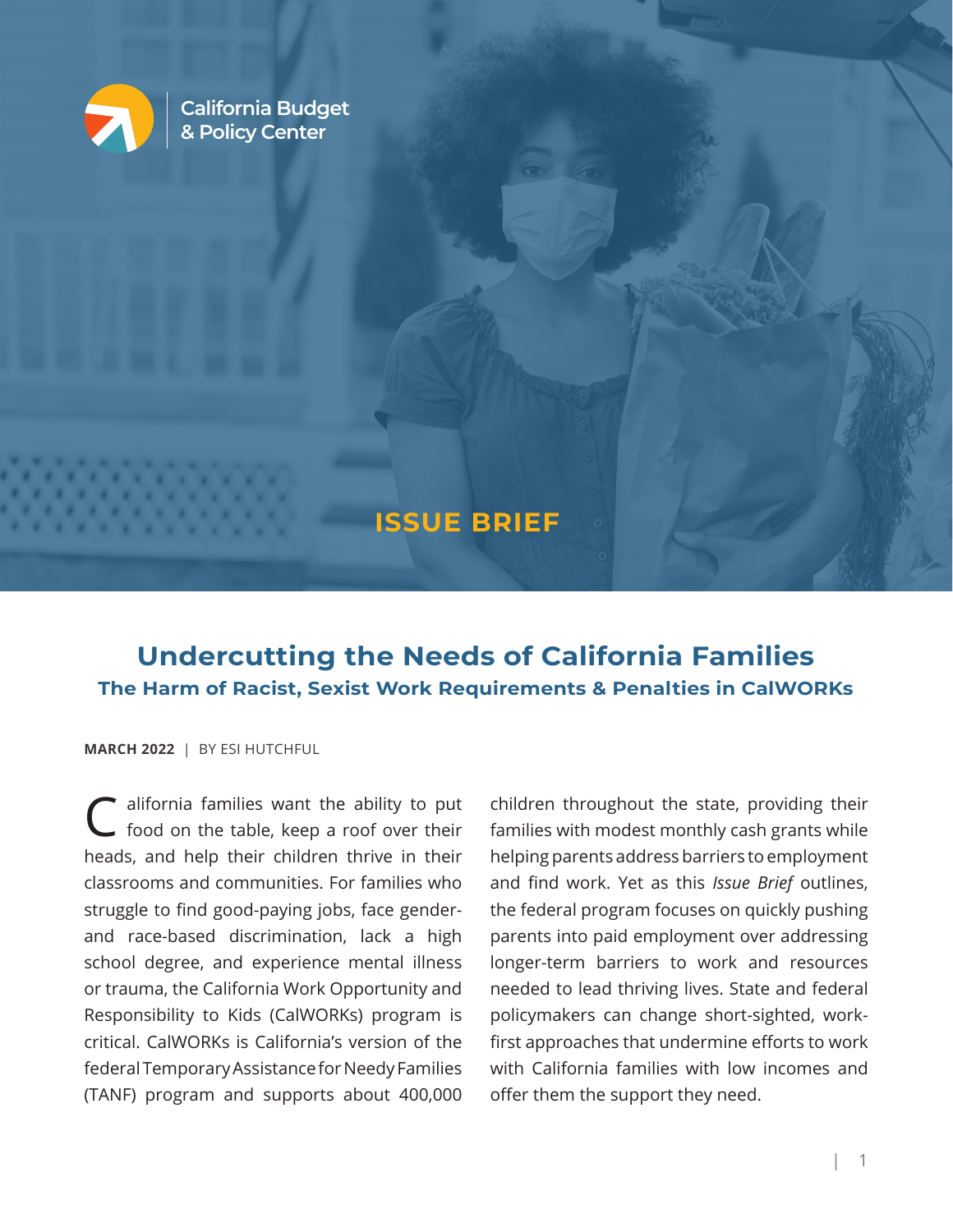#### **CalWORKs is a Key Resource for Families Living in Poverty**

CalWORKs is an important part of California's safety net. Families turn to CalWORKs because the adults struggle to find a job, or because the wages they earn do not keep them out of poverty.<sup>1</sup> CalWORKs parents face an economy that increasingly requires a postsecondary credential for all but the lowest-paying jobs, a labor market rife with ongoing gender- and race-based discrimination, and workplace practices that make it hard for parents to work and care for their families.<sup>2</sup> These dynamics significantly affect CalWORKs parents, who are predominantly women, people of color, and parents of young children (Fig. 1).3

#### **Figure 1**

# CalWORKs Clients Are Particularly Exposed to an Economy That Discriminates Against Women, People of Color, and Parents

Welfare-to-Work Caseload, Federal Fiscal Year 2018



Source: Budget Center analysis of Department of Social Services data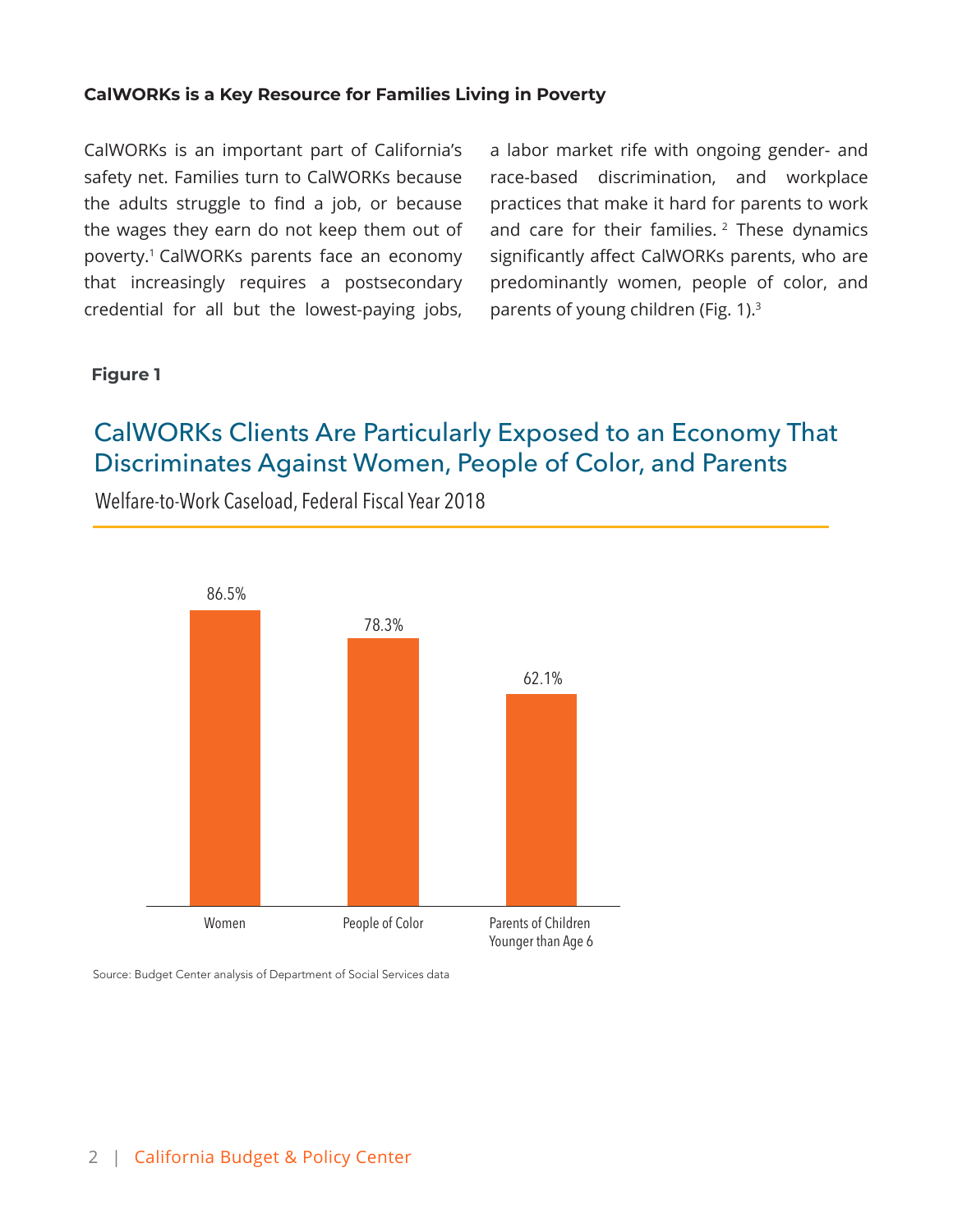CalWORKs parents also experience significant challenges that negatively affect both their health and their employment prospects. According to administrative data from the Department of Social Services, on average at least 30.8% of clients each month report having experienced mental health challenges, 20.0% have faced domestic abuse, and 5.4% have struggled with substance use (Fig. 2).<sup>4</sup> Additionally, in almost 4 in 10 (37%) CalWORKs cases, the head of the household did not complete high school.<sup>5</sup> These data reflect national research that TANF parents often face at least one of these barriers, with a

significant share experiencing more than one.<sup>6</sup> As the Office of the California Surgeon General has noted, adverse experiences like mental illness, substance use, and domestic abuse, as well as poverty, sexism, and racism, are linked to toxic stress and create negative health outcomes for children and their families.7 However, though families living in poverty are more likely to face these challenges, they are also unlikely to have access to resources or financial support needed to heal and adapt from their trauma instead of developing toxic stress.<sup>8</sup>

#### **Figure 2**

# CalWORKs Participants Face Significant Barriers to Employment and Personal Well-being

Share of CalWORKs Appraisals, Monthly Average for State Fiscal Year 2018-19



Note: Data are from the Online CalWORKs Appraisal Tool used to assess participant barriers to employment and reflect if a participant has ever experienced a specific barrier. Source: Budget Center analysis of Department of Social Services data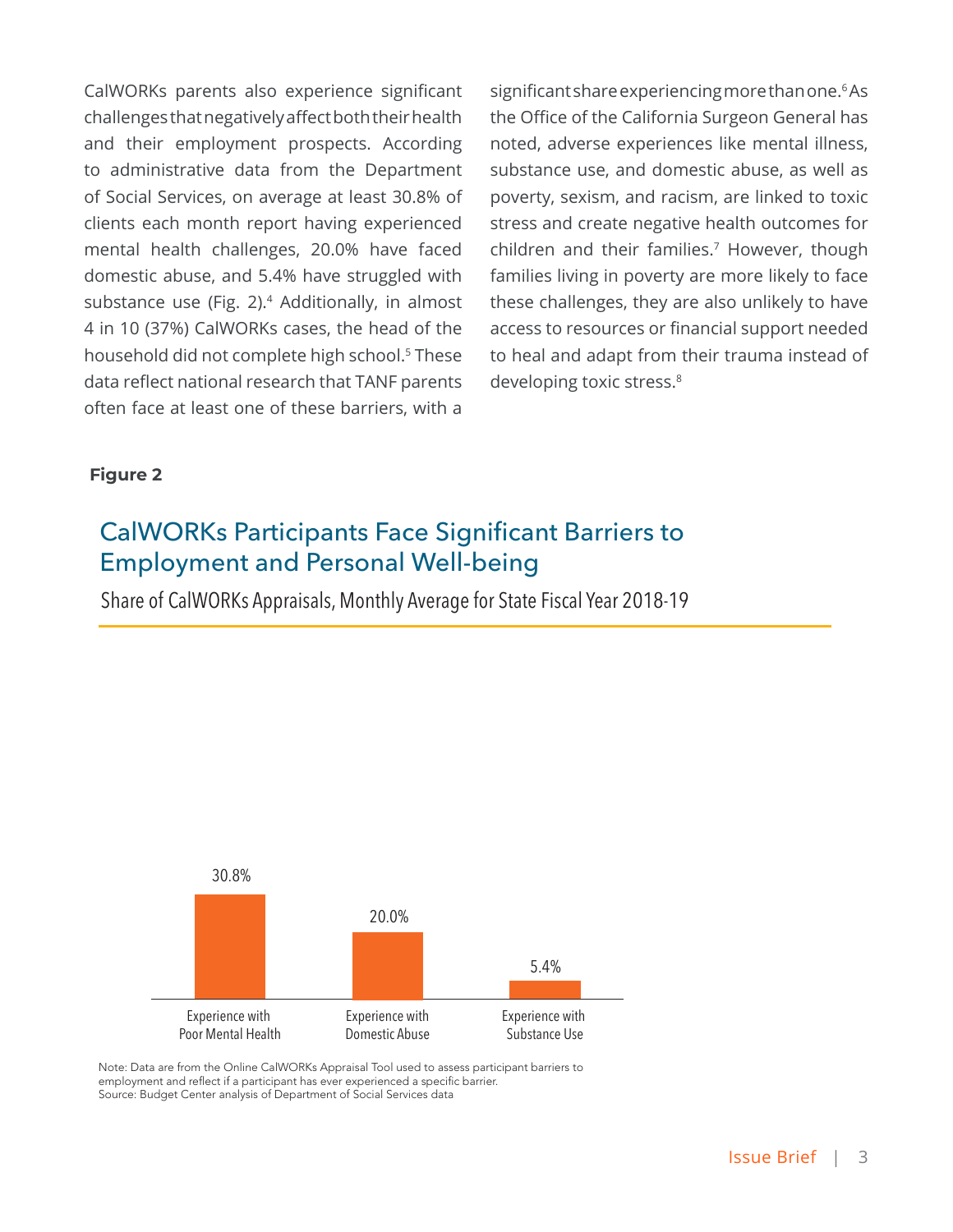

**These work requirements force Californians to "earn" public support and are based on racist and sexist beliefs that people of color take advantage of public assistance and that the unpaid caregiving that women traditionally provide is not real work.**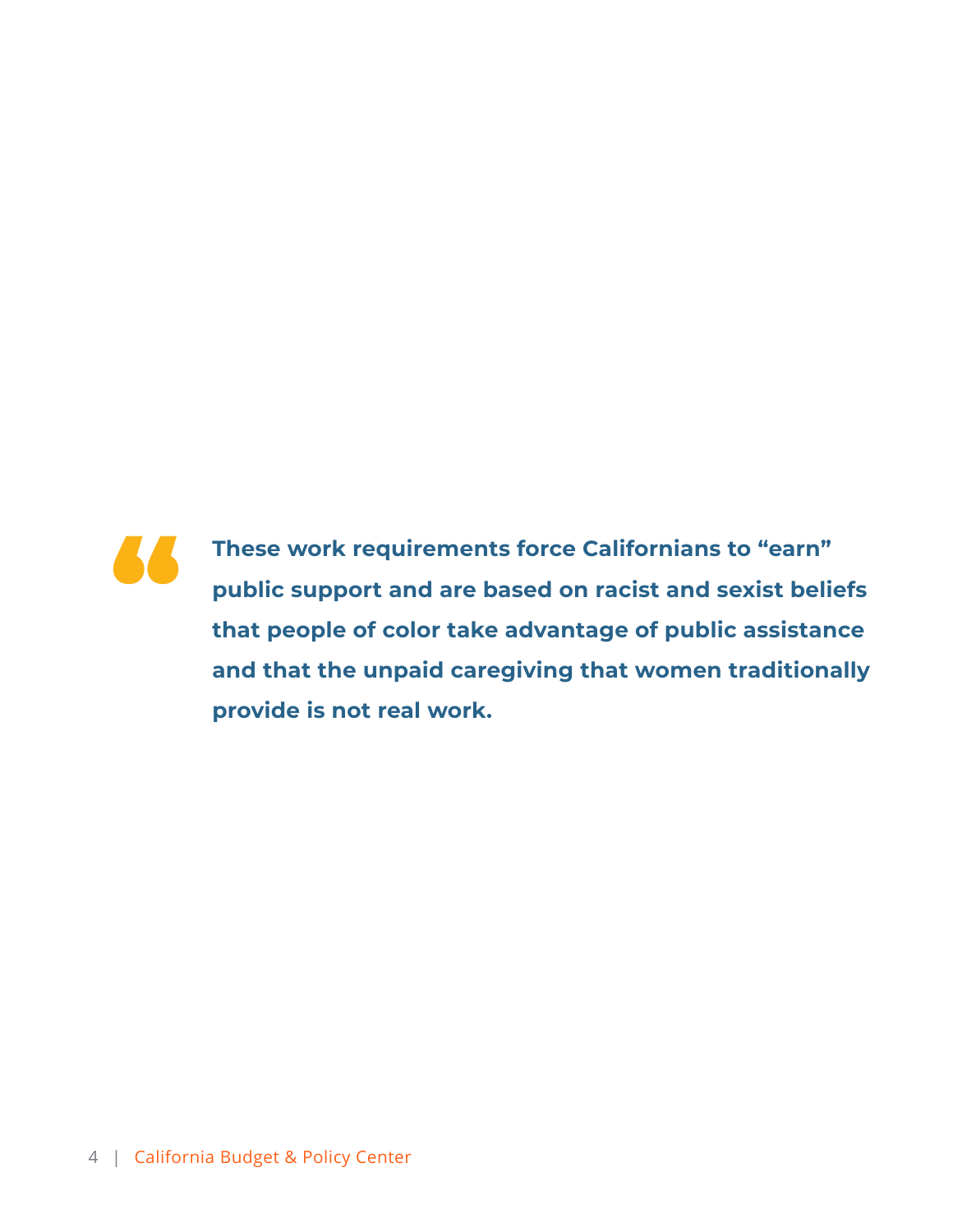#### **Racist & Sexist Federal Work Requirements Undercut CalWORKs Families' Needs**

While CalWORKs parents face mounting discriminatory workplaces, as well as educational and health barriers that limit many participants' ability to maintain or advance in jobs over the long term, TANF rules focus primarily on getting parents into jobs as quickly as possible. This work-first focus undermines families' needs and the state's goals of achieving economic and health security for all Californians. For many families, receiving cash assistance is conditional on engaging in employment or other specified "welfare-to-work" activities intended to lead to employment, such as on-the-job training or unpaid work experience.<sup>9</sup> The federal government evaluates state programs *not on how well they serve families in crisis, but on whether they meet specific work participation rate (WPR) targets,* defined as the share of families receiving assistance that engaged in a narrowlydefined set of welfare-to-work activities.<sup>10</sup> States that don't meet these narrow targets can lose part of their federal funding. Like other states, California has at times struggled to meet its WPR targets; however, due to appeals and corrective actions, the state has never paid a WPR penalty.<sup>11</sup>

This work-first focus does not address the factors which make it hard for families in lowincome households, particularly those led by women and people of color, to find consistent and well-paying jobs. These work requirements force Californians to "earn" public support and are based on racist and sexist beliefs that people of color take advantage of public assistance and that the unpaid caregiving that women traditionally provide is not real work.12 Though research suggests many clients need both employment-focused activities and those encouraging education and treatment, many welfare-to-work activities related to barrier removal and education do not fully count towards the federally-defined WPR, such as counseling for domestic violence (Table 1).13

As states do not want to risk losing funding by missing federal work rates, the WPR penalty discourages states from pursuing longer-term treatment or education that will help parents and families.14 Ironically, this disincentive to addressing work barriers for families may ultimately hinder states' efforts to raise WPR. To resolve this conflict, federal policymakers should expand the kinds of activities that fully count toward WPR to include these supportive services. However, in the meantime, states can still take steps to prevent the WPR policy from interfering with the support they provide parents.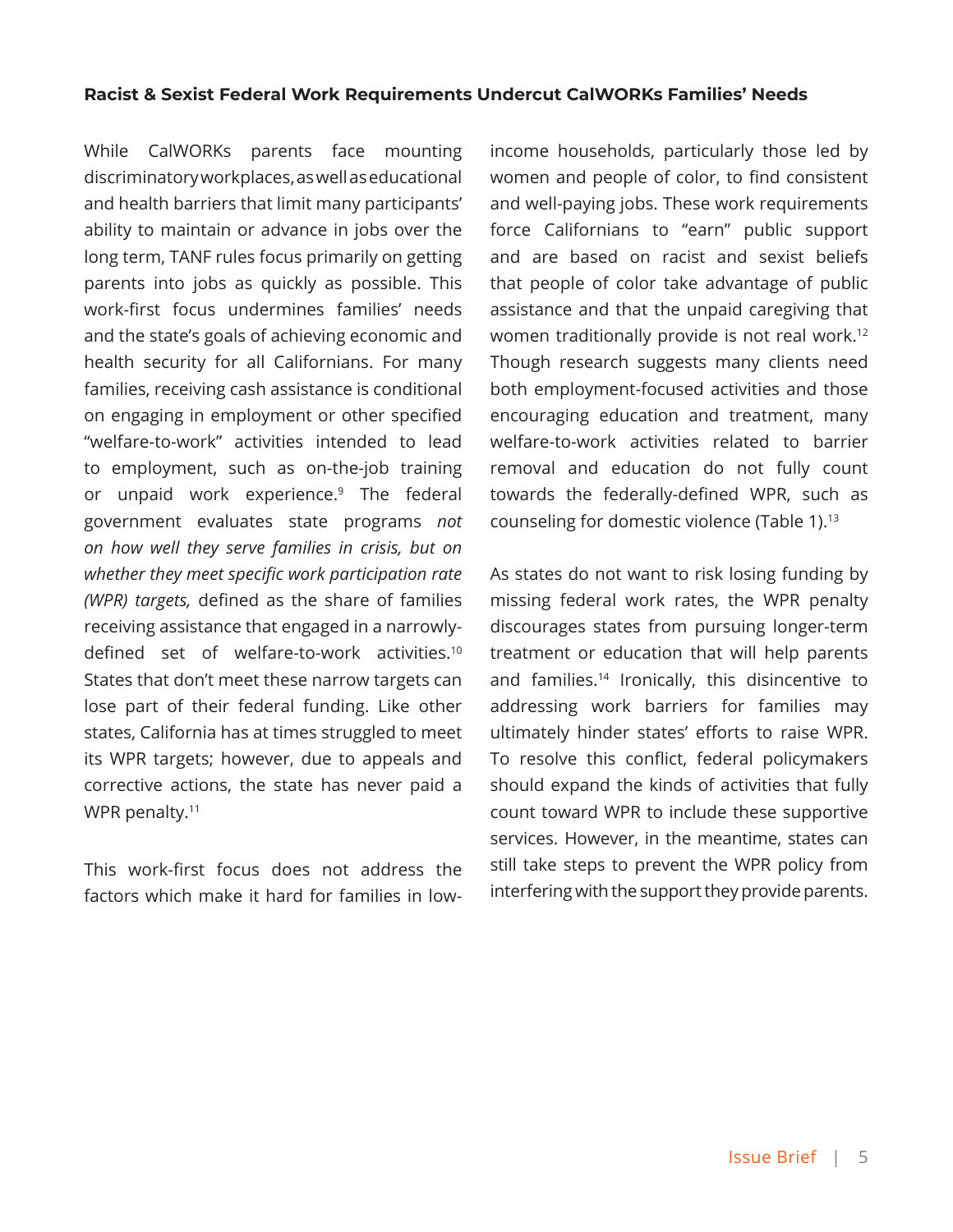**Table 1**

| <b>FOCUS OF ACTIVITY</b>                                    | <b>ACTIVITY</b>                                                                                          | <b>DOES ACTIVITY FULLY COUNT</b><br><b>FOR FEDERAL WPR?</b> |
|-------------------------------------------------------------|----------------------------------------------------------------------------------------------------------|-------------------------------------------------------------|
|                                                             | Unsubsidized employment                                                                                  | Yes                                                         |
| <b>Employment</b>                                           | Subsidized employment                                                                                    | Yes                                                         |
| <b>Both Employment and</b><br><b>Education and Training</b> | On-the-job training                                                                                      | Yes                                                         |
| <b>Education and Training</b>                               | Community service                                                                                        | Yes                                                         |
|                                                             | Unpaid work experience                                                                                   | Yes                                                         |
|                                                             | Job skills training directly related<br>to employment                                                    | <b>No</b><br>Limited to no more than 10<br>hours a week.    |
|                                                             | Adult basic education                                                                                    | <b>No</b><br>Limited to no more than 10<br>hours a week.    |
|                                                             | Completion of a secondary<br>school program (for those<br>without a high school or<br>equivalent degree) | No<br>Limited to no more than 10<br>hours a week.           |
|                                                             | Education directly related to<br>employment (for those without<br>a high school or equivalent<br>degree) | <b>No</b><br>Limited to no more than 10<br>hours a week.    |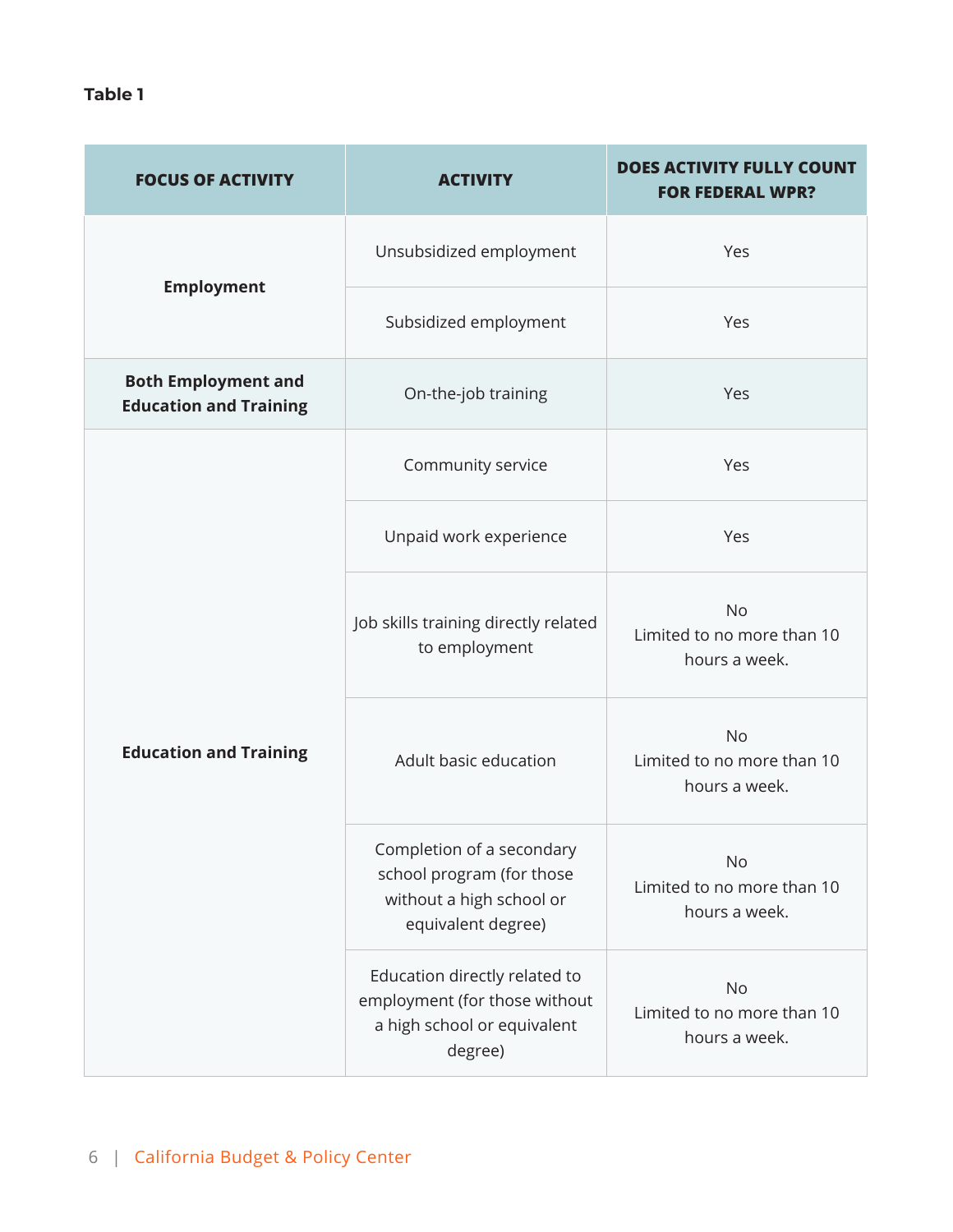|                                                                                                                                                                | Job search and readiness                                          | No<br>Limited to four consecutive<br>weeks, not to exceed six weeks in<br>a 12-month period.        |
|----------------------------------------------------------------------------------------------------------------------------------------------------------------|-------------------------------------------------------------------|-----------------------------------------------------------------------------------------------------|
|                                                                                                                                                                | Vocational educational training                                   | <b>No</b><br>Limited to four consecutive<br>weeks, not to exceed six weeks in<br>a 12-month period. |
| <b>Barrier Removal</b>                                                                                                                                         | Mental health, substance abuse,<br>and domestic violence services | <b>No</b><br>Limited to four consecutive<br>weeks, not to exceed six weeks in<br>a 12-month period  |
| Note: Analysis is for single-parent families with children ages 6 and over.<br><b>Source:</b> Department of Social Services and Congressional Research Service |                                                                   |                                                                                                     |

**The federal government evaluates state programs not on how well they serve families in crisis, but on whether they meet specific work participation rate (WPR) targets.**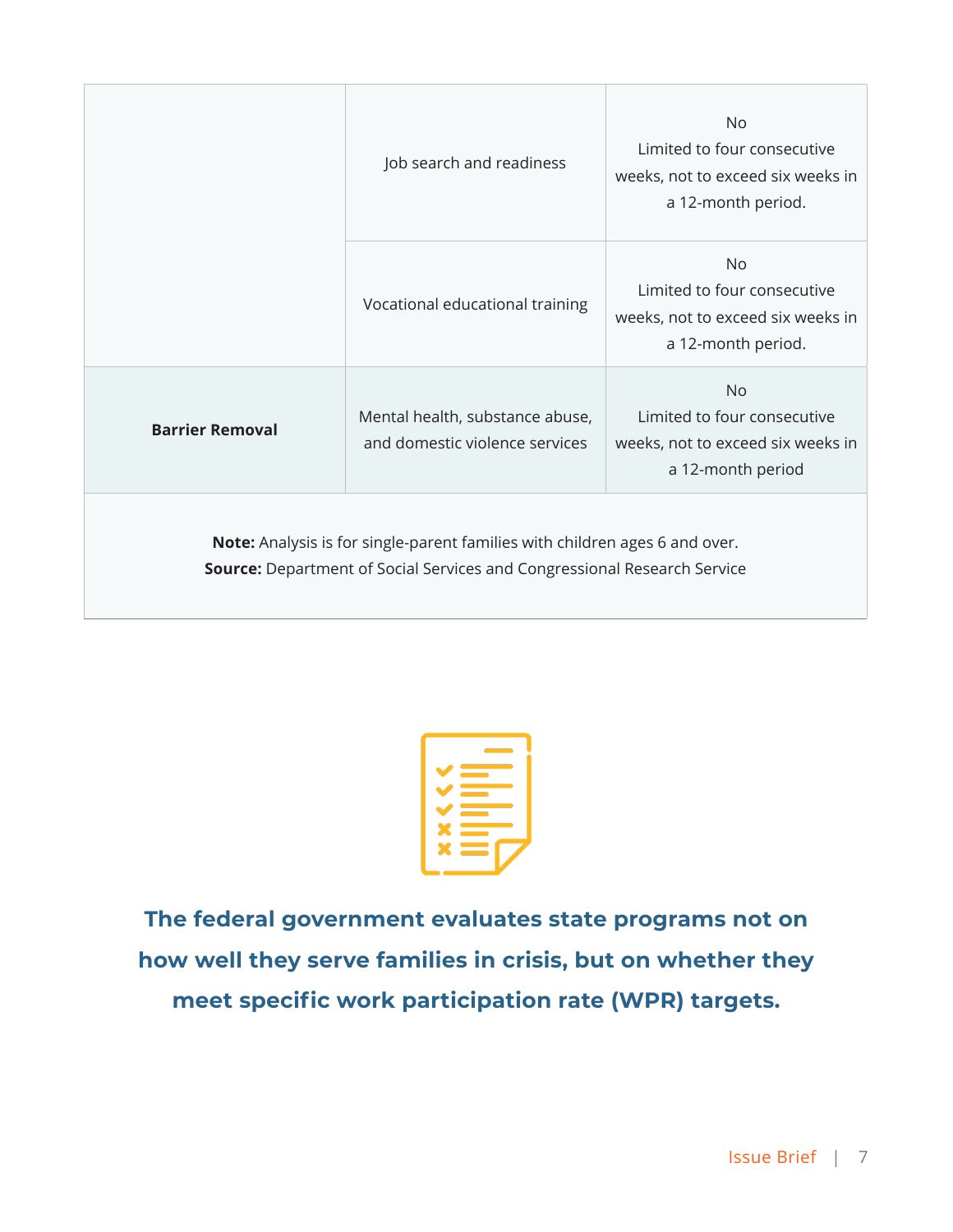#### **State Policymakers Undercut Their Goal to Better Support CalWORKs Parents**

Recognizing the significant challenges facing CalWORKs families, in recent years California policymakers have made key policy changes intended to better support participants. Through Senate Bill 1041 (SB 1041) in 2012, California established its own CalWORKs participation standards separate from federal standards. Under these state standards, there are no limits on barrier removal and education and these activities are treated as equal to employment activities.15 The state has also adopted a behavioral approach aimed at helping families set goals (CalWORKs 2.0), created additional outcome measures to evaluate the program beyond the work rate (the California CalWORKs Outcome and Accountability Review or Cal-OAR), and implemented a voluntary home visiting program to support engaged parenting and enhance family health.

Yet a longstanding state policy that makes counties partially liable for any WPR penalty has hampered the effectiveness of these reforms.

Counties that miss work rate targets must shoulder half the cost of the WPR penalty, a fiscal threat that pressures counties to prioritize meeting WPR over other goals. An evaluation of the policy changes in SB 1041 revealed how this pressure trickles down to county caseworkers, who can be penalized when the parents they support do not meet the work targets.<sup>16</sup> Consequently, some caseworkers steer clients away from activities like treatment and education that may not meet WPR toward those that will. According to the study, county staff perceived an "inherent conflict" between making WPR and supporting clients under SB 1041. CalWORKs 2.0 and Cal-OAR face similar conflicts. Though the Department of Social Services (DSS) anticipates that these reforms will help increase the state's work rates in the long term, in the short term counties still risk a penalty for not meeting their target work rates. As WPR remains the only outcome measure for which counties face sanction, it will likely remain the focus for many county caseworkers.

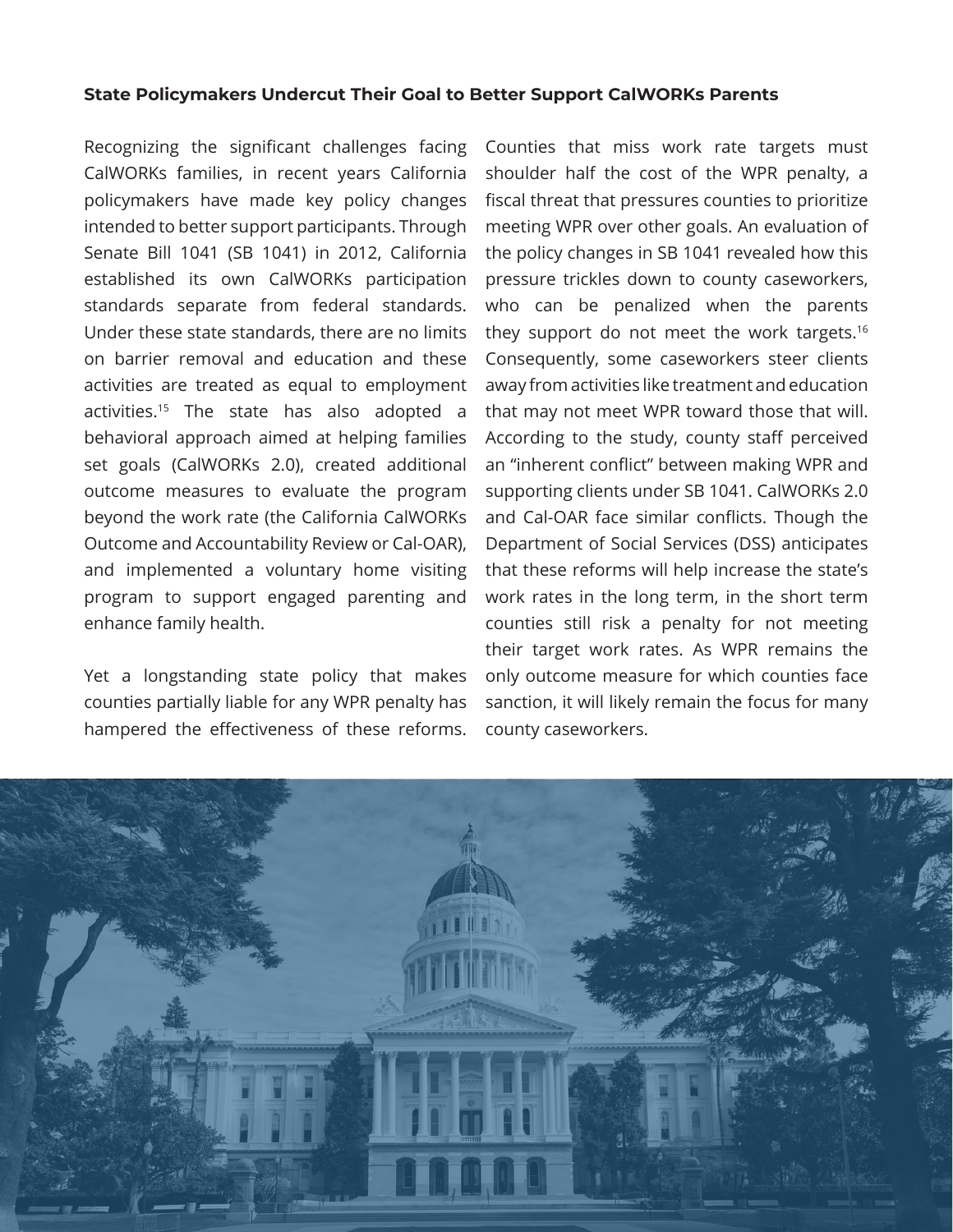#### **State Policymakers Should Fully Commit to Helping CalWORKs Families Thrive**

To continue to make progress toward making CalWORKs a program that truly serves families in crisis, policymakers must commit to helping parents address barriers and reject a short-sighted work-first approach that discourages critical counseling and education.

To achieve this goal, state legislators should:

## **Focus on providing holistic support to CalWORKs parents.**

CalWORKs parents deal with myriad stressors of poverty, race and gender discrimination, and other challenges that are detrimental to their health and economic security. Policymakers should focus on how to best reject a punitive and compliance-based model in favor of a supportive behavioral approach, including by strengthening CalWORKs 2.0 and Cal-OAR so that success is defined as how well CalWORKs helps parents move out of poverty and meet their personal goals.

## **Direct the Department of Social Services to remove or revise the WPR penalty for counties.**

The penalty-sharing policy effectively punishes counties for fully implementing state reforms and pursuing activities that do not count toward the work rate, which is itself the result of misguided work requirements that do little to support parents' long-term success in employment. Ideally, the state would end the penalty-sharing policy entirely. This shift would allow caseworkers to instead focus on addressing parents' barriers to work and on supporting their goals. Fiscally, this change would leave the state to shoulder the full cost of any potential penalty, however unlikely. Another option is to shield counties from potential WPR penalties provided they would have met WPR targets if supportive activities fully counted in calculating the work rate. This change would create an incentive for counties to adopt reforms but could also create more administrative costs.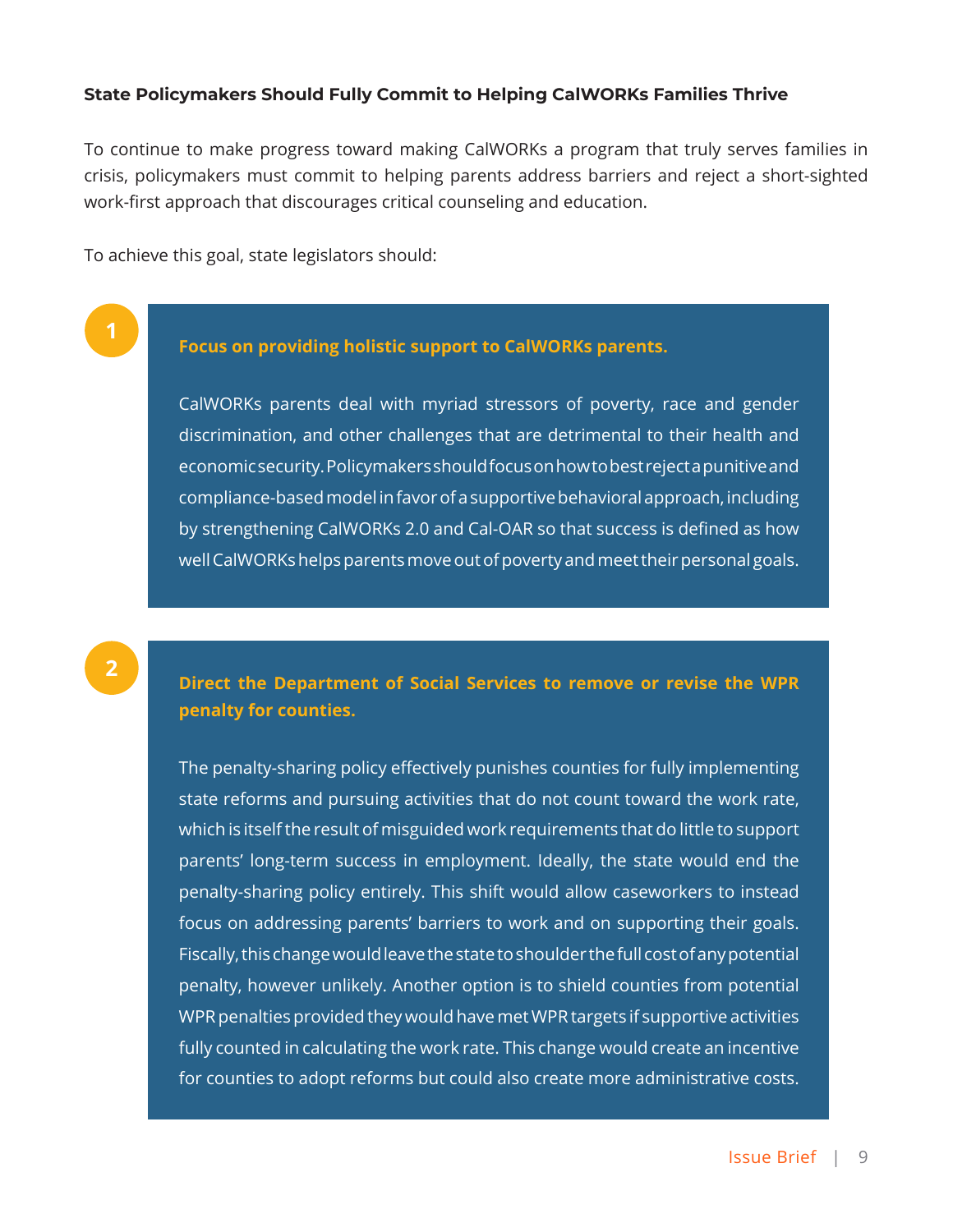### **Move away from work requirements.**

All Californians should have access to the support they need to meet their basic needs, regardless of whether an adult is working for pay or not. Work requirements are regressive, racist, and sexist and national research suggests they do not even lead to meaningful improvements in stable employment or reductions in poverty.<sup>17</sup> State policymakers should take dedicated steps to reevaluate work requirements in CalWORKs and to consider alternatives that would better support CalWORKs families.

To actually help families living in poverty, CalWORKs needs to support parents with the challenges of poverty and the barriers put before them due to racist and sexist discrimination in workplaces, education settings, and trauma that affects their physical and mental health. State leaders have already taken the initial steps toward the goal of supporting families in a holistic way and must not leave the work unfinished. In the

long term, state leaders should also adopt a strategy that commits to strengthening the safety net by ending poverty for CalWORKs families and focus on policies to improve the labor market, including by expanding access to well-paying jobs with benefits, strengthening worker protections against discrimination, and improving the workplace for parents with low incomes so that every California child and family can thrive.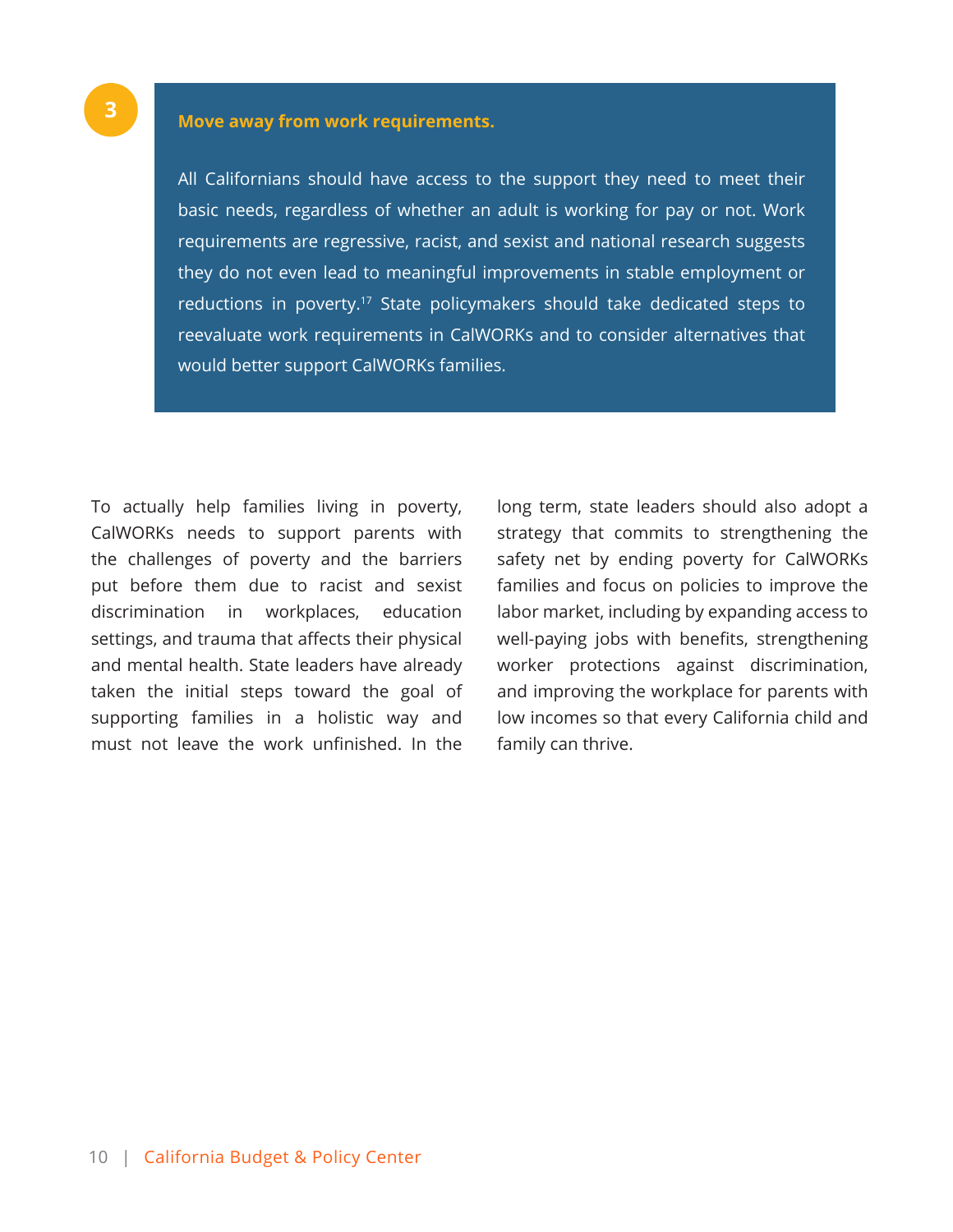#### **Endnotes**

<sup>1</sup>  In federal fiscal year 2018, average monthly earnings for CalWORKs welfare-to-work participants was 73 percent of the federal poverty threshold. Analysis reflects a three-person household. See Department of Social Services, *CalWORKs Annual Summary: March 2020*, 5-6, https://www.cdss.ca.gov/Portals/9/CalWORKs/202003-CalWORKs-Annual-Summary. pdf and "2018 Poverty Guidelines," US Department of Health and Human Services, Office of the Assistant Secretary for Planning and Evaluation (webpage), accessed (March 7, 2022), https://aspe.hhs.gov/topics/poverty-economic-mobility/ poverty-guidelines/prior-hhs-poverty-guidelines-federal-register-references/2018-poverty-guidelines.

2  Kristin Schumacher, *Supporting Working Mothers in California* (California Budget & Policy Center, June 2018), https://calbudgetcenter.org/wp-content/uploads/WWBI-Issue-Briefs\_All\_June2018.pdf.

<sup>3</sup>  Department of Social Services, *CalWORKs Annual Summary,* 5-6.

<sup>4</sup>  Damien Ladd, email message to author, November 29, 2021. Data are from the Online CalWORKs Appraisal Tool used to assess participant barriers to employment and reflect if a respondent has ever experienced a specific barrier. Data reflect the 2018-19 state fiscal year.

<sup>5</sup>  Data reflect CalWORKs cases engaged in welfare-to-work and refer to heads of households. See Department of Social Services, *CalWORKs Annual Summary,* 6.

<sup>6</sup>  Dan Bloom, Pamela J. Loprest, and Sheila R. Zedlewski, *TANF Recipients With Barriers to Employment* (Urban Institute, August 2011), https://www.urban.org/sites/default/files/publication/25396/412567-TANF-Recipients-with-Barriers-to-Employment.PDF.

7  Office of the California Surgeon General, *Roadmap for Resilience: The California Surgeon General's Report on Adverse Childhood Experiences, Toxic Stress, and Health* (December 9, 2020), https://osg.ca.gov/wp-content/uploads/ sites/266/2020/12/Roadmap-For-Resilience\_CA-Surgeon-Generals-Report-on-ACEs-Toxic-Stress-and-Health\_12092020. pdf.

<sup>8</sup>  Office of the California Surgeon General, *Roadmap for Resilience,* 9.

<sup>9</sup>  Department of Social Services, *CalWORKs Annual Summary*, xvi.

10  Work rate targets are 50 percent for all families and 90 percent for two-parent families. These targets can be reduced if the state receives a "caseload reduction credit" for how much the state's caseload has fallen since 2005 for reasons other than changes in eligibility rules. See Department of Social Services, *CalWORKs Annual Summary*, 51, and Elizabeth Lower-Basch and Ashley Burnside, *TANF 101: Work Participation Rate* (The Center for Law and Social Policy, Revised August 2021), https://www.clasp.org/sites/default/files/publications/2021/08/Aug%202021\_TANF%20Work%20Participation%20Rate.pdf.

<sup>11</sup>  Penalties start at 5 percent of federal funding with a maximum penalty of 21 percent (\$185 million to \$777 million in California). Damien Ladd, telephone interviews, August 27, 2021 and September 10, 2021, and Department of Social Services, *CalWORKs Annual Summary*, 68.

<sup>12</sup>  Elisa Minoff, *The Racist Roots of Work Requirements* (Center for the Study of Social Policy, February 2020), https://cssp. org/wp-content/uploads/2020/02/Racist-Roots-of-Work-Requirements-CSSP-1.pdf.

<sup>13</sup>  Heather Hahn, Teresa Derrick-Mills, and Shayne Spaulding, *Measuring Employment Outcomes in TANF* (Urban Institute, August 2018), 11-12, https://www.urban.org/sites/default/files/publication/98942/measuring\_employment\_outcomes\_ in\_tanf\_0.pdf.

<sup>14</sup>  US Government Accountability Office, *Temporary Assistance for Needy Families: Action Is Needed to Better Promote Employment-Focused Approaches* (November 2014), 33, https://www.gao.gov/assets/gao-15-31.pdf.